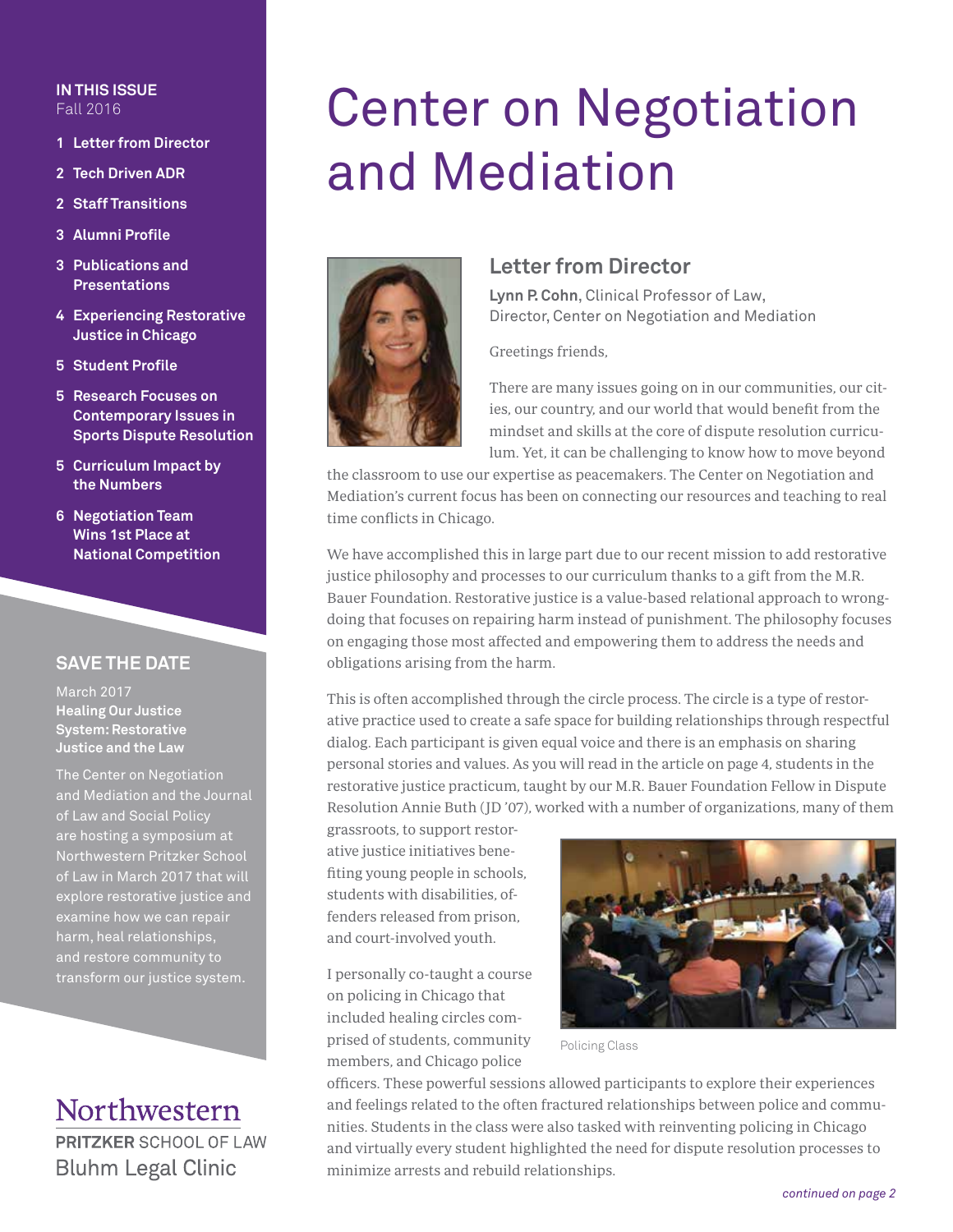#### *Letter from Director continued*

One guest in the class, media personality Robin Robinson, recently accepted a position focused on rebuilding the relationship between police and the communities most impacted by police intervention. Robinson engaged with academic experts in the class as well as the students and community guests, and we will continue to support her efforts to build relationships between police and community members through dialogue.

The center is also supporting a model restorative school project. This project would provide an alternative to the criminal justice system for high schoolers by referring them to either mediation or a circle process. Every skill that we teach in negotiation and mediation has been leveraged to explore options for meeting the needs of the various players involved in this project, including the police responding to school incidents; school administration and staff; school communities; students; parents; and various dispute resolution providers at the table.

Increasingly, we recognize that our work can be applied within Northwestern Law as well. To this end, the center hosts community circles for our own students and staff to provide much needed support and connection. In addition, we are uniquely situated to collaborate and act as a resource for other arms of the Law School. Examples include helping the Center on Wrongful Conviction of Youth with negotiation preparation, teaching for the LEAF: Legal English and Foundations program for LLM students, or participating in the Law School Admissions Conference for students from socio-economically disadvantaged backgrounds.

The call to connect internally and externally to provide avenues of healing has never been so great. In a city like Chicago, this need is overwhelming. I believe that there can be no greater opportunity for our students than learning from complex real world conflicts while supporting change.

Peace and love, Lynn

# **Staff Transitions**

After fifteen amazing years of service, Nancy Flowers has retired from the Center on Negotiation and Mediation. As the Program Coordinator, Nancy helped the center grow over 300% in its course offerings and programs for students. Nancy was beloved by students, her colleagues, and anyone involved with the center. While Nancy's cheerful presence will certainly be missed, the center is also excited to welcome Micah Brown as the new Program Coordinator. Micah's background and education as a paralegal supports the center's latest growth into client representation in its Mediation Advocacy clinic, where students represent clients scheduled to attend a mediation regarding employment discrimination matters. Welcome, Micah!

# **Tech Driven ADR**

Technology is impacting many aspects of the legal profession, but when it comes to dispute resolution, the application of technology is highly debated. Scholars and practitioners caution the adoption of online dispute resolution amidst concerns that technology negates the interpersonal communication and benefits of many dispute resolution processes. At this year's ABA-Dispute Resolution Section's Annual conference, Professor Alyson Carrel was on a panel discussing tech-driven dispute resolution and the role technology plays in ADR (with fellow panelists Colin Rule, Chairman and COO of Modria; Ethan Katsch, Director, National Center for Technology and Dispute Resolution; Larry Bridgesmith, Program on Law & Innovation at Vanderbilt Law School; and Andrew Arruda, CEO & Co-Founder ROSS Intelligence). Professor Carrel asked the audience to expand their definition of online dispute resolution as either the resolution of disputes in an online environment or the resolution of online disputes to also include the notion that practitioners can use technology to enhance more traditional face-to-face mediation practices. The use of technology can create efficiencies in traditional dispute resolution processes. For example, online case management tools and apps can simplify scheduling for mediators and parties, and real-time collaboration using online word processing applications can reduce confusion and allow for more efficient information exchange in mediation.



Our center is working to reflect Northwestern Law's commitment to preparing graduates to succeed in the technologically driven global economy. For example, Professor Carrel asks students in her Mediation courses to use technology to create mediation tools and guides. Her students have developed unique

promotional videos, mediation preparation apps, Buzzfeed-like quizzes to determine if a case is appropriate for mediation, and Twitter campaigns to promote the use of mediation. She hopes to inspire students to become innovators in the new technology driven economy and utilize technology to enhance interpersonal communication based processes and services.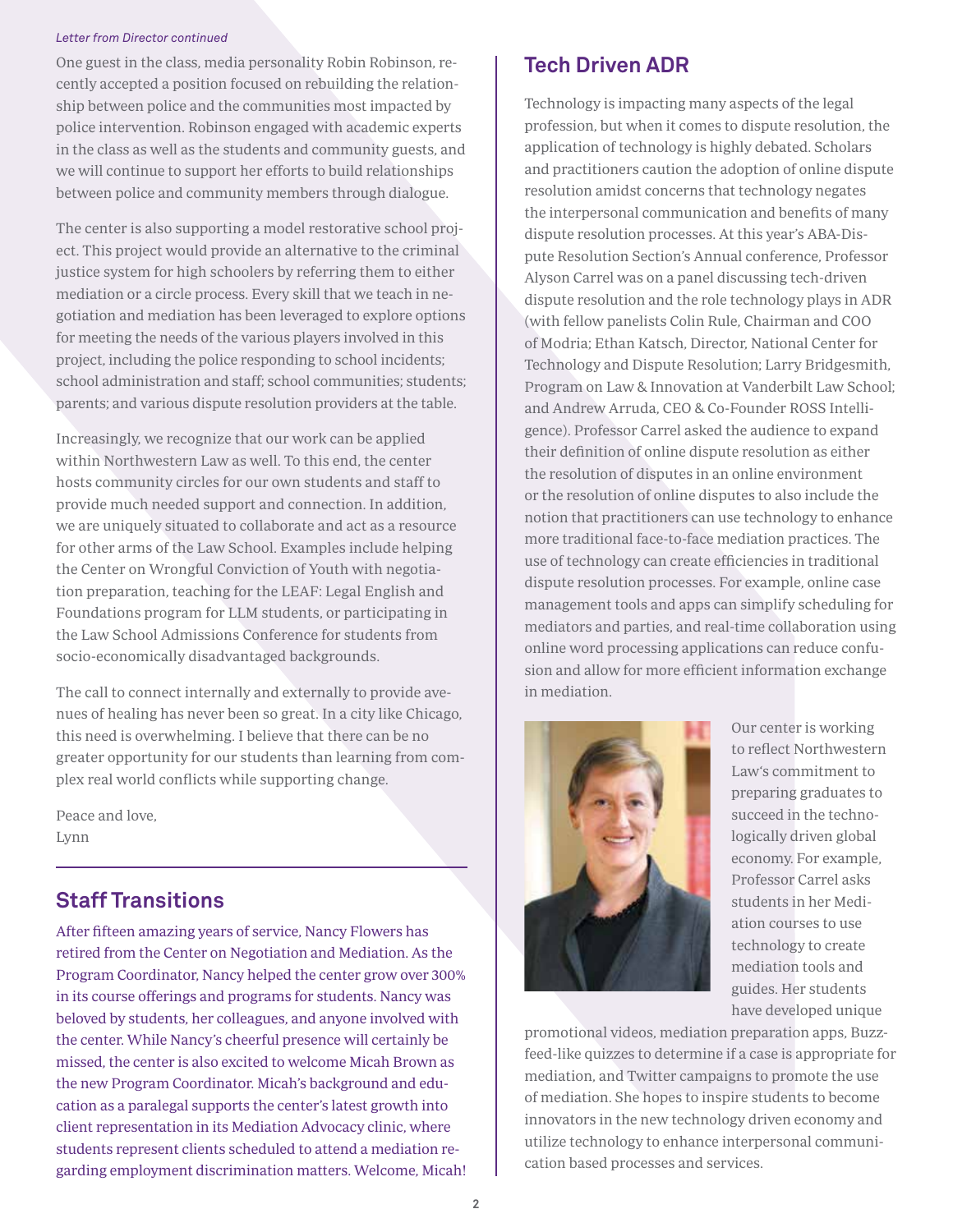

## **Student Profile Mackenzie Drutowski (JD '16)**

In order to be a successful attorney, Mackenize Drutowski (JD '16) believes you must know how to get a deal done. She begins her legal career this fall as an associate at Kirkland & Ellis and says taking

classes through the Center on Negotiation and Mediation at Northwestern Pritzker School of Law gave her a more holistic perspective of the law and approach to legal services. As a law student, Mackenzie became a certified mediator for the Cook County courts and continued to mediate through the Center for Conflict Resolution as a Public Interest Law Interest (PILI) fellow this summer. But it was her experience in the negotiation curriculum, taking both the basic negotiation and advanced negotiation courses, as well as competing in the ABA Negotiation Competition (see page 6) that best prepared her for the practice of law.

Mackenzie is a masterful negotiator who approaches deals with a level of professionalism usually reserved for far more experienced attorneys. She attributes her ability to stay focused and calm in the face of incredible pressures to her experiences working with highly emotional parties in the mediation practicum, as well as the intensive and thorough coaching she received during the ABA Negotiation competition practices. Her masterful skills have been recognized across the board: classmates awarded her the 2016 Legal Profession Award, the Center for Conflict Resolution selected her as a PILI fellow to manage Cook County mediation programs in the Cook County courts this summer, and practicing attorneys recognized her steadfast ability to collaboratively negotiate great deals for her client awarding her and her teammate, Jeff Wysong, as the first place team in the ABA's National Negotiation competition. In conjunction with her other law school classes, Mackenzie says the courses she took through the center helped give her a broader perspective on the practice of law and its connection to the world around her. She wants to use her skills and knowledge of ADR processes to enhance her work as an attorney, recognizing that to be a great lawyer, you must be an excellent problem solver.

Through all these activities, Mackenzie says she was able to work on her skills and learned how to magnify her strengths and mitigate any weakness so that she can confidently approach negotiations under pressure. Mackenzie embodies the lawyer as problem solver. She is every bit deserving of the accolades she has already received and more are sure to come.

# **Research Focuses on Contemporary Issues in Sports Dispute Resolution**

With the conclusion of the 2016 Summer Olympic Games, Clinical Assistant Professor Daniel Gandert (JD '07) is researching timely topics in sports dispute resolution. He is completing a chapter for the Routledge Handbook of Global Sports Law centered on the recent changes to the World Anti-Doping Code, which increase the discretion given to arbitrators for determining doping offence penalties. Along with other issues, Professor Gandert discusses the concerns about independence relating to doping arbitrations and examines the case of German speedskater Claudia Pechstein who challenged her suspension in the Court of Arbitration for Sport ("CAS"). Upon losing and having her appeal dismissed, she filed suit in LG München, a German court. Although this court found that the arbitration clause requiring athletes to go to CAS



for all disputes was monopolistic, an appellate court overturned the decision and affirmed the CAS suspension. This is paramount for the sports dispute resolution field because it upholds CAS arbitration and mediation as the primary means of resolving doping disputes and circumvents the issue of conflicting local court decisions.

**Curriculum Impact by the Numbers Center on Negotiation and Mediation Offers Breadth and Depth**

TOP **10** *U.S. News & World Report*  Top Ten Dispute Resolution program

**487** enrollments in courses taught by the center

of those enrollments were students choosing to enroll in at least 2 different courses

14 different course offerings



**80**

**AT LEAST** 



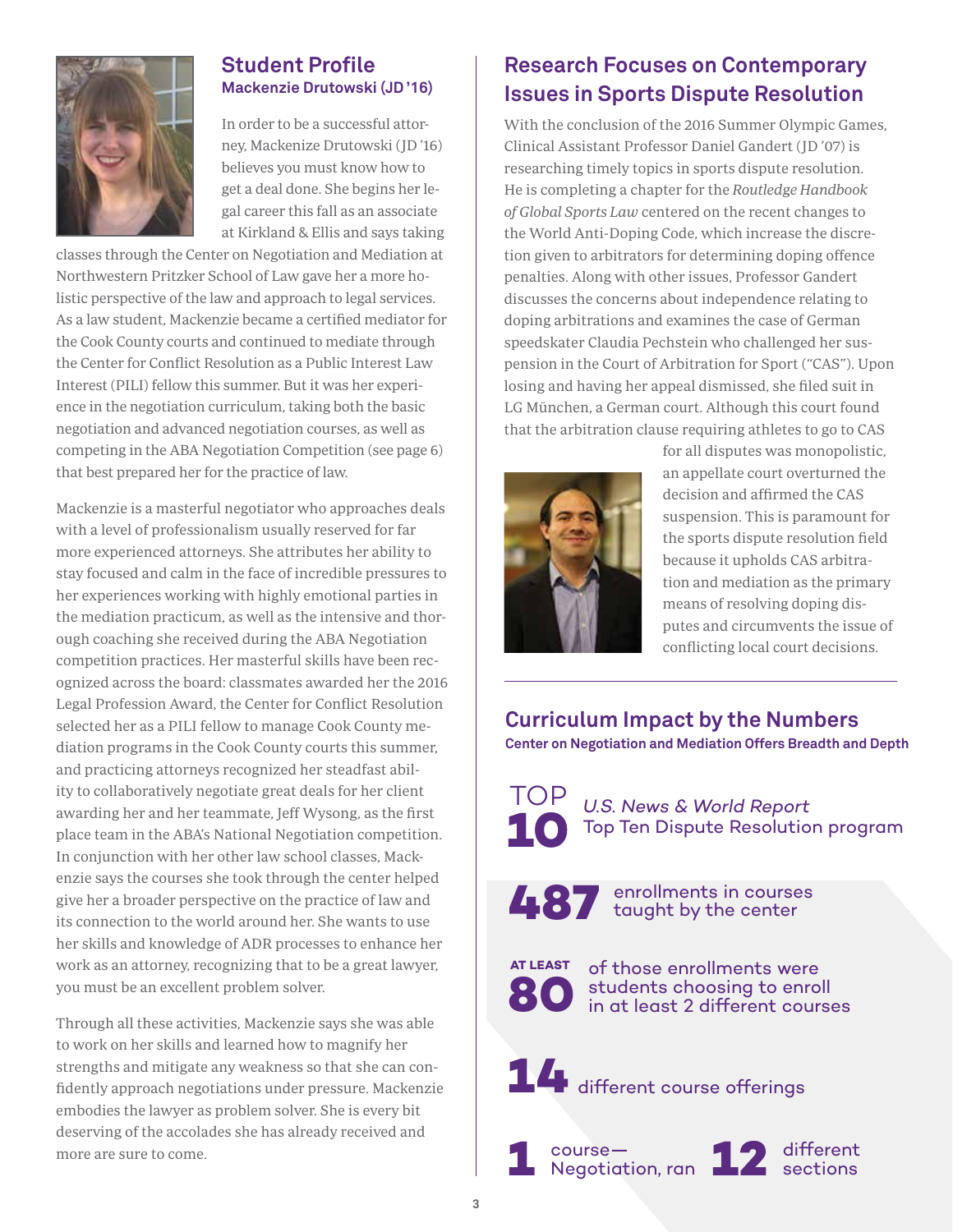# **Experiencing Restorative Justice in Chicago**

In the Spring 2016, Restorative Justice Practicum, students experienced restorative justice in action across the city of Chicago, from North Lawndale on the West Side to Albany Park on the North Side to Brighton Park on the Southwest Side. Practicum students worked twelve hours per week at a field placement and met weekly as a group for a seminar taught by Annie Buth, the M.R. Bauer Foundation Fellow in Dispute Resolution.

In the course, students were challenged by a restorative paradigm shift, which required them to reexamine the way they thought about conflict and wrongdoing. Restorative justice focuses on the "ripple" effect of an action and repairing the resulting harm instead of simply



Laura Pone (JD '16) (right) with her supervisor Margie Wakelin (JD '08), worked at Equip for Equality, an advocacy organization providing legal services to people with disabilities, during her spring restorative justice practicum.

the rule or law that was broken. Wrongdoing is viewed as a violation of relationships. Thus, restoring relationships is often crucial to addressing needs and obligations arising from the harm.

A critical part of the practicum was learning about restorative justice in practice in different Chicago communities. Buth worked with students to set up field placements at organizations with a variety of different restorative initiatives. Kelly Mennemeier (JD '16) was interested in juvenile justice and worked with Lawndale Christian Legal Center (LCLC), a restorative justice hub that provides criminal defense representation to youth. LCLC uses a

holistic approach that pairs clients with social workers and mentors. Laura Pone (JD '16), another practicum student, worked with Equip for Equality, which provides legal services for people with disabilities. As part of her placement, Pone helped draft a restorative justice toolkit for Chicago Public School administrators and examined ways to adapt restorative practices for students with special needs.

Other placements included working with Judge Colleen F. Sheehan on the creation of a restorative community court in North Lawndale; a youth development agency managing high school diversion programs that prevent in-school arrests, suspensions, and expulsions; a community mediation center designing a reentry mediation program; a non-profit organization providing restorative programming in schools, churches, detention centers, and jails; and a non-profit organization drafting a restorative justice legislative report.

At the beginning of the semester, the class went through an intensive two-day circle training where they learned firsthand about deep and active listening, connection through shared experiences, and collective wisdom and strength. This training not only helped equip students for their field placements, but it also inspired them to think about ways to incorporate restorative practices into the Northwestern Law community.

At the end of the semester, practicum students facilitated a circle for Northwestern Law students. The circle underscored the community's need for connection and understanding in most of the challenges of everyday life. Returning students are working with Buth to create ongoing circles for the school year to support the Northwestern Law community as it grapples with issues of violence, racism, and stress of living in these times, as well as the ups and downs of law school life.

Through the practicum, the center is providing students with the opportunity to experience restorative justice; study restorative justice theory, principles, and history; explore the application of restorative justice in their professional and personal lives; develop emotional and social intelligence; and gain a broader understanding of justice and advocacy. At the end of the course, Mennemeier opined, "One of the things that I've taken away from the class and from my practicum is that there isn't just one model for restorative justice, and there are ways that one can live or practice restoratively without having formal circles or victim-offender dialogues so I hope to incorporate that into my life."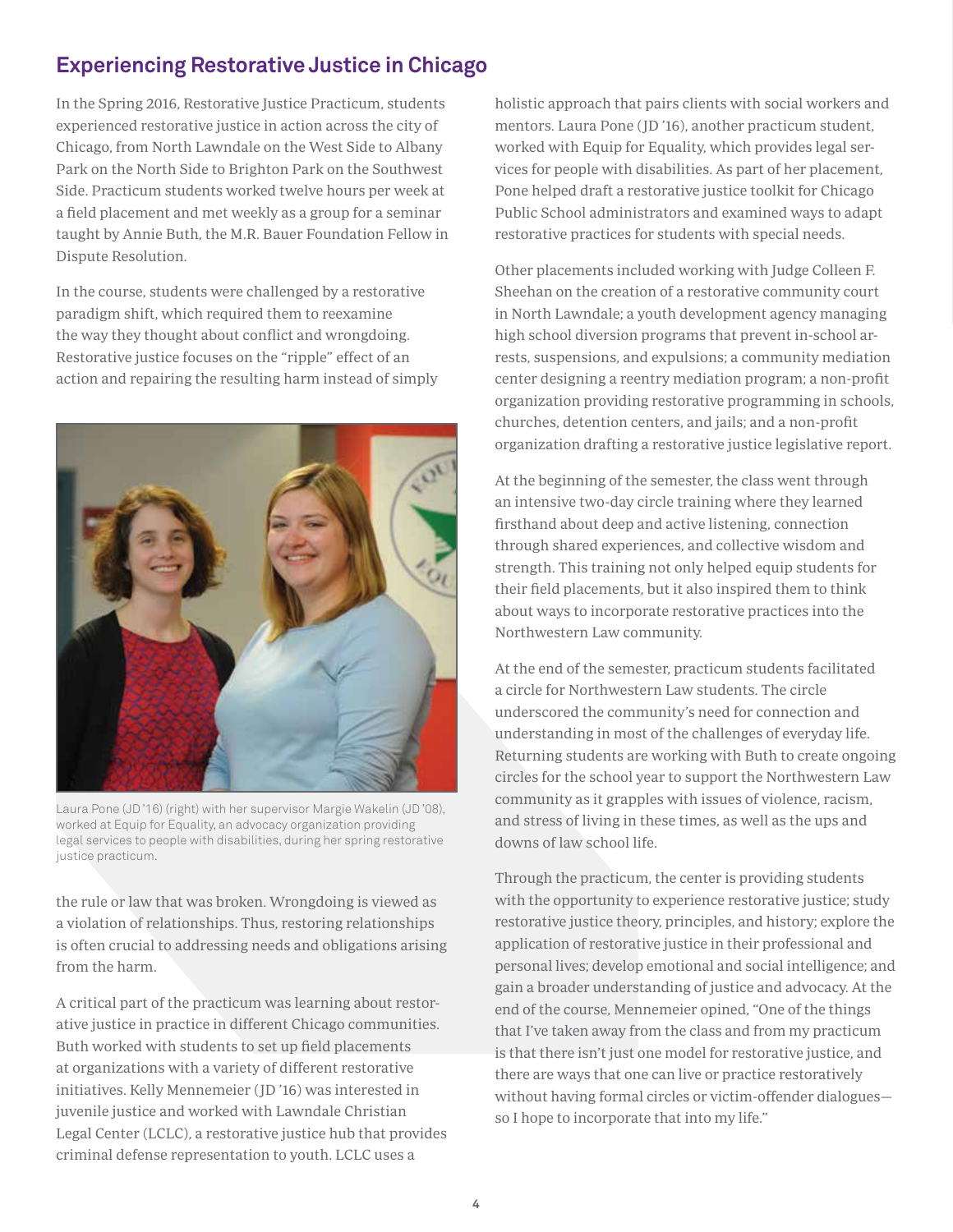

## **Alumni Profile Andrew Stroth**

Andrew Stroth is a pro when it comes to negotiating high-stakes, multimillion dollar deals. As a sports and entertainment attorney, Stroth negotiated NBA star Dwyane Wade's T-Mobile endorsement, which featured Wade in

television commercials with NBA legend Charles Barkley. When NFL quarterback Michael Vick returned after serving a federal prison sentence, Stroth negotiated Vick's new endorsement deal with Nike. Stroth has also represented television personalities such as Robin Robinson, an award winning journalist who is now special adviser to the Chicago Police Department's Superintendent for Community Affairs.

Stroth's path to success has been fueled by his drive and passion. When Stroth began law school at Northwestern Pritzker School of Law, he had already founded Impact Talent Associates, a sports and talent management and marketing firm. Stroth honed his skills and learned the importance of interest-based negotiation and the "soft on people, hard on issues" approach from the Center on Negotiation and Mediation. These enhanced skills helped him represent his first NFL client, Chicago Bears defensive tackle Chris Zorich.

Stroth recognizes the power of a positive reputation and the importance of relationships. He is known for his integrity, sincerity, and honesty, and his achievement is a testament to the saying that "it is not a one-shot world". Stroth has always had a gift for making key connections, and while he was a

student, he successfully brought then Senator Barack Obama to Northwestern Law for diversity week.

Through the years, Stroth has shared his negotiation knowledge and experience with Northwestern Law students both as an adjunct professor and guest lecturer for the center. When talking about negotiating deals with companies like Nike, Converse, and Vitamin Water, Stroth demonstrates to students that "win-win" deals are both possible and profitable. He helps them see that there is more to a deal than simply profit—there is value in equity, building a client's brand, and satisfying a client's long term interests. Stroth's wisdom and experience brings negotiation concepts to life for students.

Stroth is now using his negotiation and advocacy expertise to give back. Instead of negotiating deals on behalf of sports stars and celebrities, he is producing results for clients who have been injured or treated unjustly. Stroth is the founder and managing partner of the Action Injury Law Group, a civil rights and personal injury law firm dedicated to supporting victims of police misconduct.

Action Injury Law Group provides critical access to legal services. Stroth has assembled a team of high-profile trial lawyers to provide representation for clients who have been largely underserved. Stroth explains, "When something happens in the community, we want to mobilize a team on the ground to fight for justice."

Andrew Stroth is a dealmaker and advocate who understands the importance of believing in people and communities. Stroth makes a positive impact for his clients, whether they are an NBA all-star or victim of police brutality.

# **Publications and Presentations**

## **ANNALISE BUTH**

"Restorative Approaches in Clinics and Communities," AALS Conference on Clinical Legal Education, May 2016

#### **ALYSON CARREL**

"Tech Driven Dispute Resolution" with Colin Rule, Ethan Katsh, Andrew Arruda, and Larry Bridgesmith, ABA-DR Annual Conference, Showcase Program, April 2016

"Legal Education Response to Emerging Technology & the Law," Chicago Legal Innovations and Technology Meet-Up, February 2016

"Impossible Realities, Infinite

Loops and Movable Staircases: The Impact of Institutional Marginalization on the Tricky, Unpredictable, and Inconsistent Trajectory of the Non-Tenured Track Career Professor," with Deborah Borman, Mel Weresh, Anna Hemingway, and Dean Susan Duncan, AALS Annual Conference, January 2016

"Disrupt the Norm: Technology for Today's Classroom," AALS Teaching Methodologies Video Series

## **LYNN COHN**

*The Case for Including Negotiation, Dispute Resolution*  *and Problem Solving Teaching in the Law School Curriculum and How to Get Started*, FGV Global Law Book, forthcoming 2017

"Getting What She Wants," Mesirow Financial Women Connect, May 2016

"How to Deal With Difficult People and Tactics, ABA Section of Dispute Resolution," ABA-DR CLE Webinar, April 2016

## **DANIEL J. GANDERT**

"Clinical Engagement in Communities and the year of Mercy," AALS Conference on Clinical Legal Education, 2016 (poster presentation)

"The Intent to Dope Versus the Intent to Cheat," International Association of Sports Law World Congress of Sports Law, 2015

## **LEONARD L. RISKIN**

"Mindfulness and Food in Law and Legal Education," Kormendy Lecture, November 2015 (a written version will appear in the *Northern Ohio Law Review*)

"Mindfulness for Judges," with Rachel Wohl and Hon. Michael Zimmerman, Annapolis, MD, November 2015